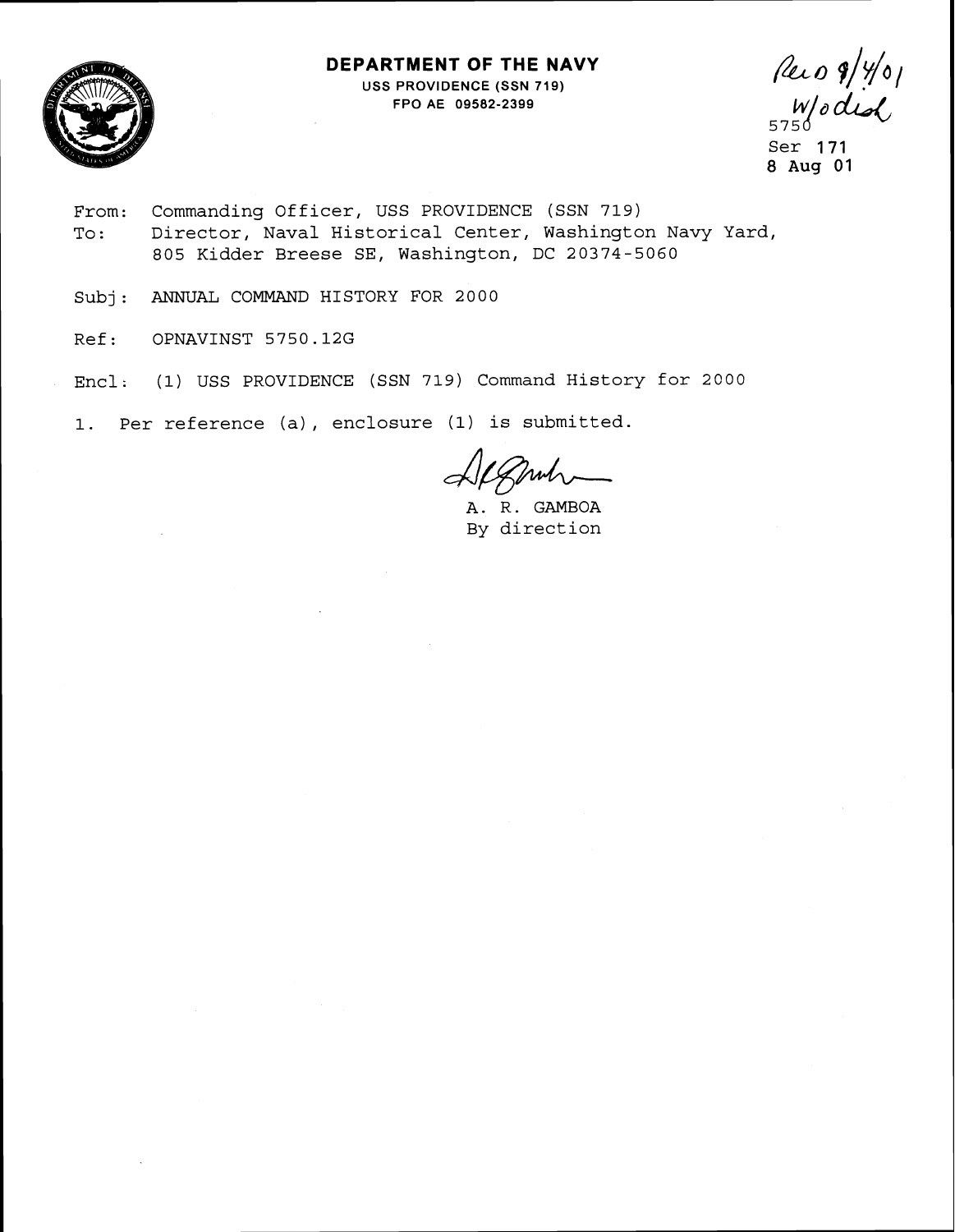## **USS PROVIDENCE (SSN 719) COMMAND HISTORY** - **1999**

COMMAND COMPOSITION AND ORGANIZATION: 1 January - 31 December 2000 Commander, Submarine Force, U.S. Atlantic Fleet: VADM E. P. GIAMBIASTANI Commander, Submarine Group 2: RADM J. B. PADGETT, III Commander, Submarine Squadron 4: CAPT M. G. WILLIAMS, JR. CAPT G. E. MANASKIE Commanding Officer, USS PROVIDENCE (SSN 719) :

CDR S. B. BAWDEN

Homeported: Groton, Connecticut Unit Identification Code: 21029

## CHRONOLOGY:

| 01 Jan – 01 Jan<br>TRAINING | Inport Groton, CT Holiday 00JAN03-00JAN07<br>TYPE    |
|-----------------------------|------------------------------------------------------|
| $00Jan08 - 00Jan18$         | Ships Force Upkeep                                   |
| 00Jan13                     | Fast Curise                                          |
| 00Jan19-00Feb02             | CSNFL Exercise PROAs                                 |
| 00Feb02-00Feb04             | Port Call PCAN                                       |
| 00Feb04-00Feb07             | Transit to Groton                                    |
| 00Feb07-00Mar07             | Ships Force Upkeep/Steam Generator Relief Valve      |
|                             | Testing/NWAI                                         |
| 00Mar07-00Mar17             | SNFL Exercise BAHAMA Operations Area                 |
| $00$ Mar $17-00$ Mar $19$   | Port Call Kings Bay Georgia and Weapons Load         |
| 00Mar19-00Mar22             | QUAST (Nuclear Weapons Test Firing)                  |
| 00Mar22-00Mar25             | Port Call Kings Bay Georgia and Weapons Off Load     |
| $00$ Mar $25-00$ Mar $29$   | Transit to Groton Engineering Readiness Review CSS-4 |
| $00$ Mar $29-00$ Apr $04$   | Inport Groton P-AVAIL                                |
| $00$ Apr $04$ -00Apr $14$   | SNFL Exercise (COA), TORPEX (AUTEC)                  |
| $00$ Apr $14$ -00Apr $18$   | Port Call PCAN                                       |
| $00$ Apr $18 - 00$ Apr $25$ | Support Services for Memphis POMCERT, Transit to     |
|                             | Groton                                               |
| 00Apr25-00May02             | Inport Groton, Ships Force Upkeep                    |
| $00$ May $02 - 00$ Jul12    | SRA, Drydocked OAKRIDGE                              |
| $00$ May $24$               | Reactor Plant Solid for SVFC Ship Alteration         |
| 00Jul12-00Jul28             | Undocked, Berth Shift, SRA                           |
| 00Jul20                     | Reactor Plant Heatup                                 |
| 00Jul25                     | Fast Cruise                                          |